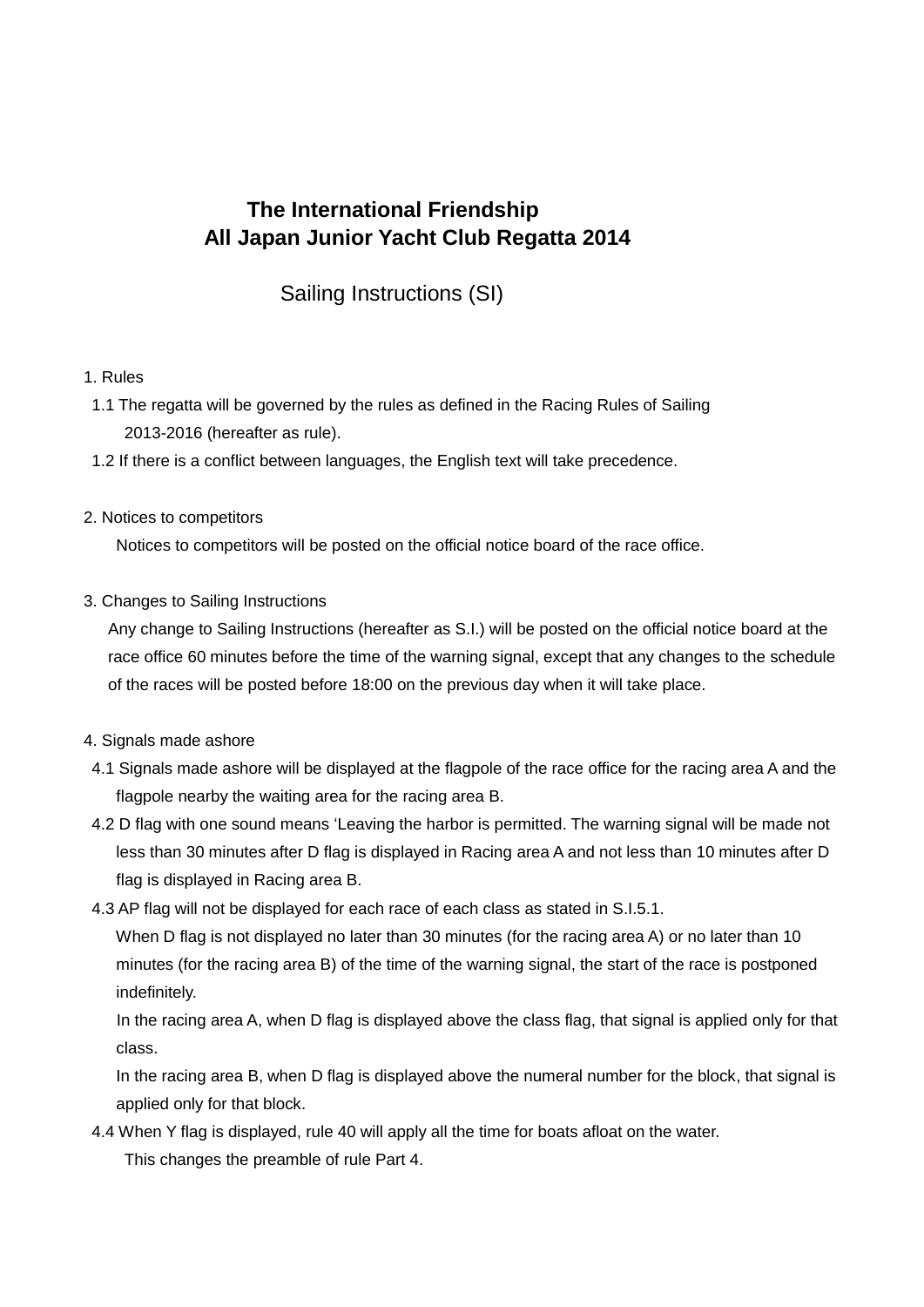## 5. Schedule of races

5.1 The warning signal of each class is as follows.

May 3rd (Saturday)

# Trial Race

| Racing area A                         |                 | Racing area B                           |                 |
|---------------------------------------|-----------------|-----------------------------------------|-----------------|
| <b>Class</b>                          | The time of the | Class                                   | The time of the |
|                                       | warning signal  |                                         | warning signal  |
| International 420 Class               | 12:30           | <b>Optimist Dinghy Beginners' Class</b> | 12:30           |
| Laser 4.7                             | 12:35           |                                         |                 |
| <b>Optimist Dinghy Advanced Class</b> | 12:40           | Boats will be divided into more         |                 |
|                                       |                 | than two blocks depending on the        |                 |
|                                       |                 | number of boats who participate         |                 |
|                                       |                 | the regatta.                            |                 |
|                                       |                 | The races will be made as many          |                 |
|                                       |                 | as possible.                            |                 |
|                                       |                 |                                         |                 |

# May 4th (Sunday)

| Racing area A                         |                    | Racing area B                           |                  |
|---------------------------------------|--------------------|-----------------------------------------|------------------|
| <b>Class</b>                          | The time of the    | Class                                   | The time of the  |
|                                       | warning signal for |                                         | warning signal   |
|                                       | the 1st Race       |                                         | for the 1st Race |
| International 420 Class               | 9:30               | <b>Optimist Dinghy Beginners' Class</b> | 9:30             |
| Laser 4.7                             | 9:35               |                                         |                  |
| <b>Optimist Dinghy Advanced Class</b> | 9:40               | Boats will be divided into more         |                  |
|                                       |                    | than two blocks depending on            |                  |
|                                       |                    | number of boats who<br>the              |                  |
|                                       | The 2nd Race       | participate the regatta and the         |                  |
|                                       | to be continued    | races will be performed by the          |                  |
|                                       |                    | method of the preliminary               |                  |
|                                       |                    | match and the final match.              |                  |
|                                       |                    | The details of the races will be        |                  |
|                                       |                    | explained at the meeting for            |                  |
|                                       |                    | briefing about<br>race                  |                  |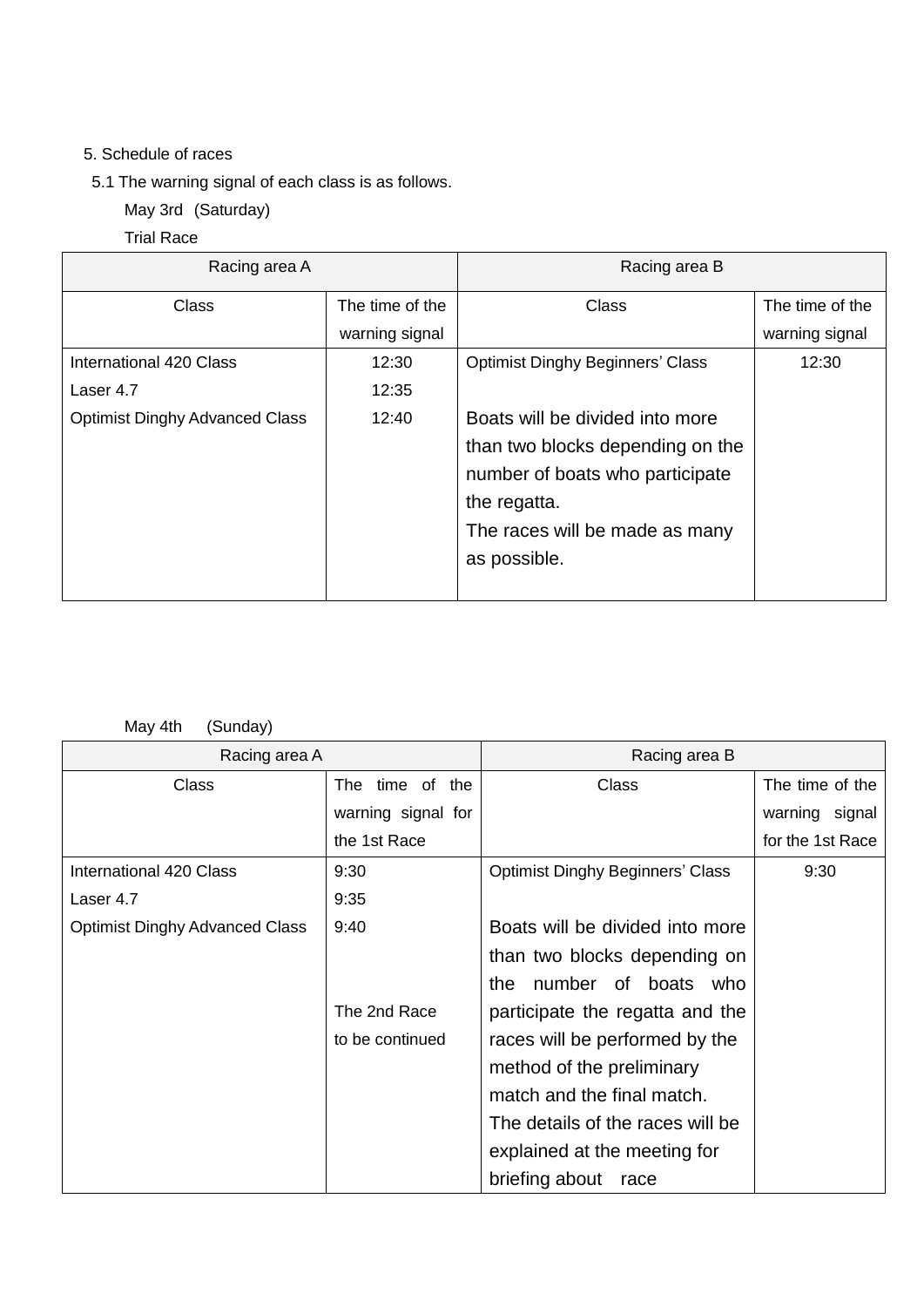|                                       |                   | management after the Opening<br>Ceremony. |  |
|---------------------------------------|-------------------|-------------------------------------------|--|
|                                       |                   |                                           |  |
| Class                                 | The time of the   |                                           |  |
|                                       | warning<br>signal |                                           |  |
|                                       | for the 3rd Race  |                                           |  |
| International 420 Class               | 13:30             |                                           |  |
| Laser 4.7                             | 13:35             |                                           |  |
| <b>Optimist Dinghy Advanced Class</b> | 13:40             |                                           |  |
|                                       |                   |                                           |  |
|                                       | The 4th Race      |                                           |  |
|                                       | to be continued   |                                           |  |

## May 5th (Monday)

| Racing area A                         |                          | Racing area B                           |                |  |
|---------------------------------------|--------------------------|-----------------------------------------|----------------|--|
| Class                                 | The<br>time<br>the<br>of | <b>Class</b>                            | The<br>time of |  |
|                                       | warning signal<br>for    |                                         | the<br>warning |  |
|                                       | the 1st Race of the      |                                         | signal for the |  |
|                                       | day                      |                                         | 1st Race<br>of |  |
|                                       |                          |                                         | the day        |  |
| International 420 Class               | 9:30                     | <b>Optimist Dinghy Beginners' Class</b> | 9:30           |  |
| Laser 4.7                             | 9:35                     |                                         |                |  |
| <b>Optimist Dinghy Advanced Class</b> | 9:40                     |                                         |                |  |
|                                       |                          |                                         |                |  |
|                                       | The 2nd Race of the      |                                         |                |  |
|                                       | day                      |                                         |                |  |
|                                       | to be continued          |                                         |                |  |

- 5.2 Maximum four (4) races are planned on May 4th for all classes other than Optimist Dinghy Beginners" Class and maximum two (2) races on May 5th.
- 5.3 When the following race is intended to be held, the race committee signal boat will display orange flag of the starting line with one sound to alert the boats at least 5 minutes before the warning signal is displayed.
- 5.4 No warning signal will be made after 12:00 on May 5th (Sunday).
- 6. Class flags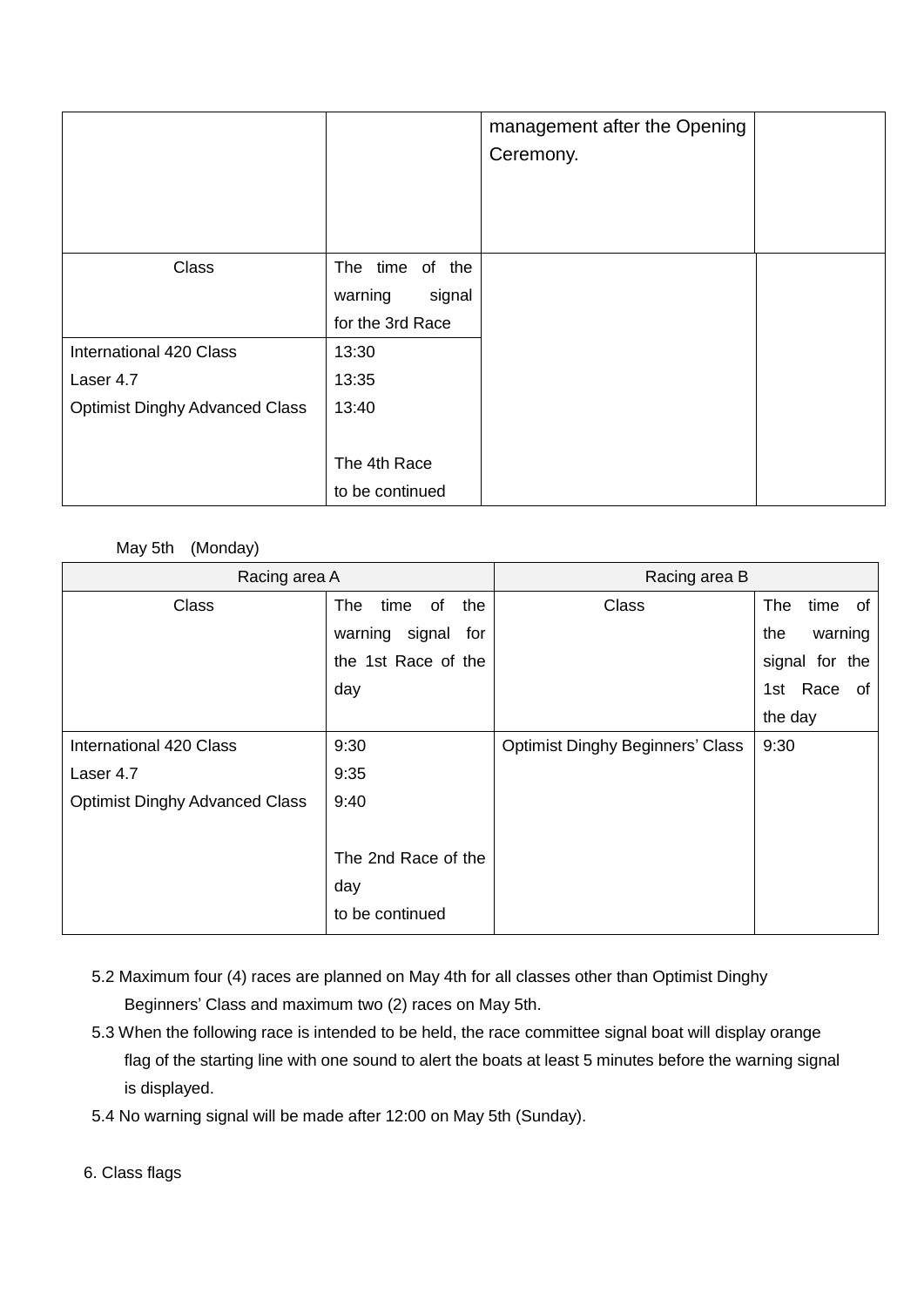| Class                                   | Class flag                         |
|-----------------------------------------|------------------------------------|
| International 420 Class                 | International 420 Class flag       |
| Laser 4.7                               | Laser 4.7 flag (Pink)              |
| <b>Optimist Dinghy Advanced Class</b>   | Optimist Dinghy Class flag (Black) |
| <b>Optimist Dinghy Beginners' Class</b> | Optimist Dinghy Class flag (Red)   |

7. Racing area

7.1 Diagram-1 shows the racing area A and B.

Racing area A: all classes other than Optimist Dinghy Beginners" Class

Racing area B: Optimist Dinghy Beginners" Class

- 7.2 Boats directing to the racing area A shall take the course in accordance with the course indicated in Diagram-1.
- 8. The course
- 8.1 Diagram-2 shows the course to be sailed which includes approximate angles between the legs, the sequence of the rounding marks and the side of rounding each mark.
- 8.2 In the racing area A, no later than the warning signal, the race committee signal boat will display the approximate compass bearing of the first leg.
- 8.3 In the racing area B, the course to be sailed are as follows depending on the weather conditions. Numeral pennant which shows the course to be used will be displayed before the warning signal on the race committee signal boat and will be removed at one minute before the start
	- (1) When numeral pennant 1 is displayed, the course 1 will be used. (Diagram-2-2-1)
	- (2) When numeral pennant 2 is displayed, the course 2 will be used. (Diagram-2-2-2)

#### 9. Marks

9.1 Mark 1, 2, 3 and 4 are as follows.

|        | Racing area A |       | Racing area B  |         |                         |            |
|--------|---------------|-------|----------------|---------|-------------------------|------------|
|        | Outside Color | Shape | Indication     | Outside | Shape                   | Indication |
|        |               |       |                | Color   |                         |            |
| Mark 1 | light green   | cone  | black figure 1 | orange  | globular                | nil        |
| Mark 2 | light green   | cone  | black figure 2 | orange  | globular                | nil        |
| Mark 3 | light green   | cone  | black figure 3 | orange  | globular                | nil        |
| Mark 4 | light green   | cone  | black figure 4 |         | Mark 4 will not be used |            |

9.2 Starting Marks are as follows.

The racing committee signal boat at the starboard end of the starting line and "the yellow cylindrical inflated buoy" at the port end.

9.3 Finishing Marks are as follows.

Racing area A: The race committee boat with a blue flag at the port end of the finishing line and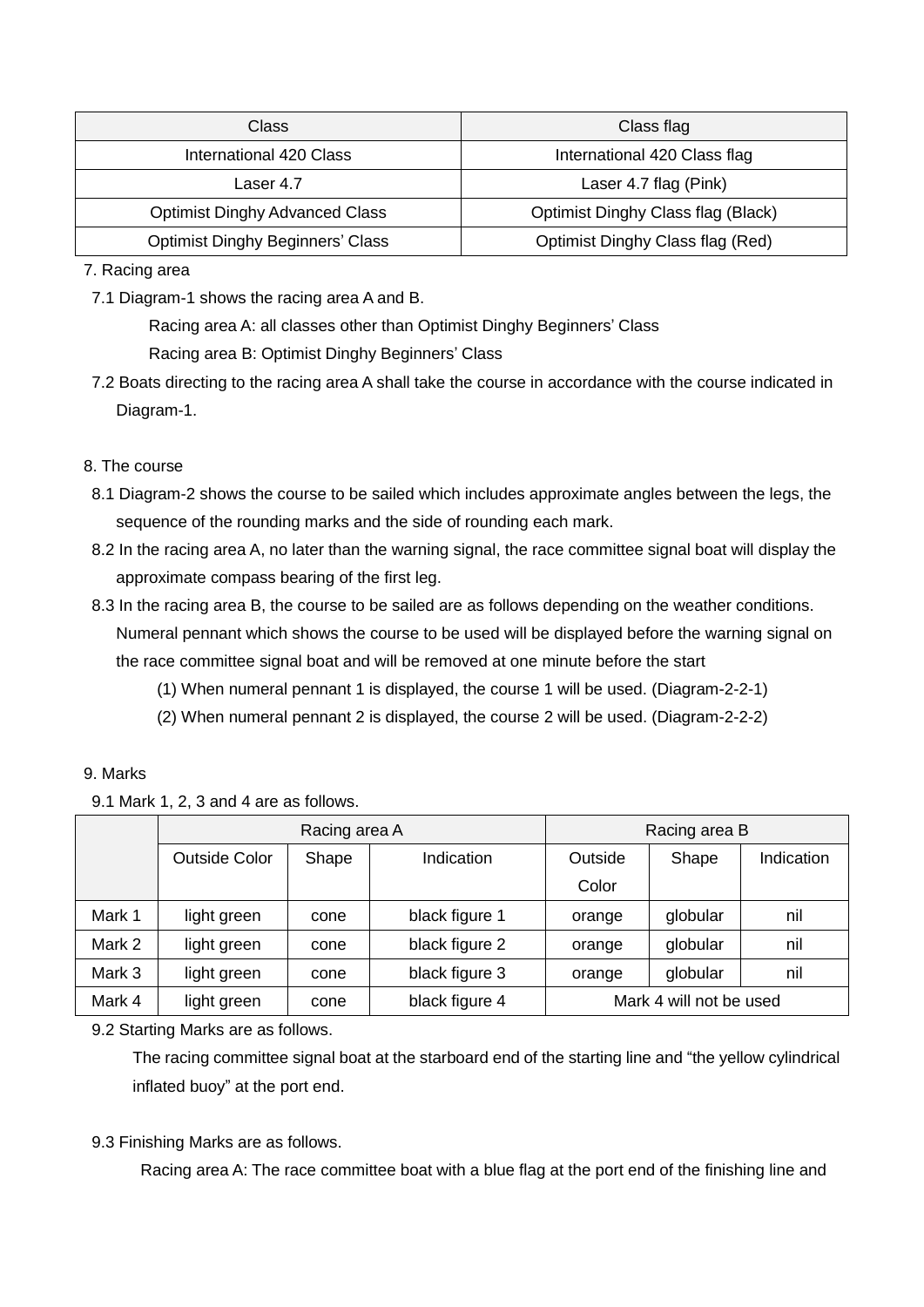"the yellow cylindrical buoy" at the starboard end.

Racing area B: The racing committee signal boat with a blue flag at the port end of the finishing line and "the yellow cylindrical buoy" at the starboard end.

9.4 When the new mark is used in accordance with S.I.11 "red cone buoy" will be used.

## 10. The start

10.1 The starting line is as follows.

The starting line will be between the staff on the starting mark displaying an orange flag at the starboard end of the starting line and the course side of the starting mark at the port end.

- 10.2 A boat starting later than 4 minutes after the starting signal will be scored DNC (Did Not Start). This changes rule A4.
- 10.3 Boats whose warning signal has not been made shall keep about 50 meters away from the starting area outside of the course during the starting sequence for other races and shall keep clear of boats whose warning signal has been made.
- 10.4 Rescue boats may coach competitors of Optimist Dinghy Beginners" Class during their starting.

#### 11. Changing the next leg of the course

To change the next leg of the course, the race committee will lay a new mark (or move the finishing line) and remove the original mark as soon as possible.

When in a subsequent change a new mark is replaced, it will be replaced by an original mark.

12. The finish

The finishing line is as follows.

The finishing line will be between the staff displaying an orange flag on the finishing mark at the port end and on the course side of the finishing mark on the starboard end.

#### 13. Penalty system

- 13.1 Appendix P will apply for the breach of rule 42.
- 13.2 Rule P2.3 will not apply and rule P2.2 is changed so that it will apply to any penalty after the second one.

#### 14. Time limits and the target times

14.1 Time limits and the target times are as follows.

| Class                                 | Mark 1 time limit | Target time |
|---------------------------------------|-------------------|-------------|
| International 420 Class               | 15 minutes        | 45 minutes  |
| Laser 4.7                             | 15 minutes        | 45 minutes  |
| <b>Optimist Dinghy Advanced Class</b> | 20 minutes        | 45 minutes  |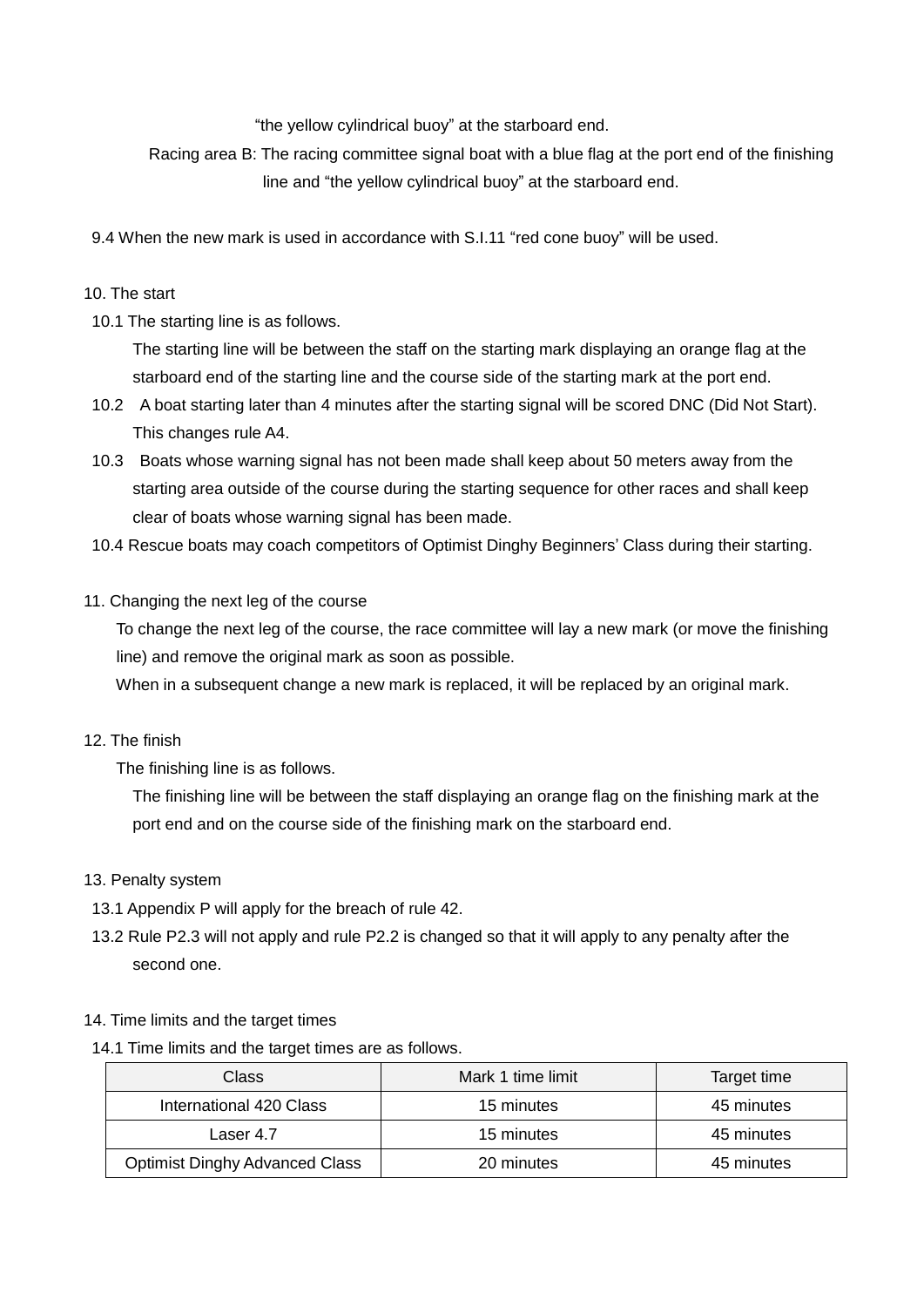| <b>Optimist Dinghy Beginners' Class</b> | 5 minutes | 10 minutes |
|-----------------------------------------|-----------|------------|
|-----------------------------------------|-----------|------------|

14.2 If no boat has passed Marl 1 within Mark 1 time limit, the race will be abandoned. Failure to meet the target time will not be the ground for redress. This changes rule 62.1(a).

14.3 Boats failing to finish within 15 minutes after the first boat of each class who started without breaching rule 30.3 sails the course and finishes will be scored Did Not Finish(DNF) without a hearing.

This changes rules 35, A4 and A5.

- 15. Shortening or abandoning after the start
- 15.1 The race committee may shorten the course or abandon the race, if they consider that the race will not complete within about 60 minutes in addition to the reason based on rule 32. This changes rule 32.1.
- 15.2 Failure to meet the target time of S.I.14.1 will not be the ground for redress. This changes rule 62.1(a).

## 16. Protests and requests for redress

- 16.1 Protest forms are available at the race office. Protests and requests for redress or reopening shall be delivered there within the appropriate time limit.
- 16.2 The protest time limit will be 60 minutes after the time when the last boat of each class has finished the last race of the day or the time when the race committee has signaled that there would have no more race on that day, whichever is later.

However, the protest committee chairman may extend the protest time limit. It will be posted on the official notice board at the race office.

- 16.3 Notices of protest by the race committee or the protest committee will be posted on the official notice board to inform competitors of hearings in which they are parties or named as witnesses within 30 minutes after the protest time limit in order to let them know about hearings. Hearings will be held in the protest room located on the 2nd floor of the race office as from the time noticed.
- 16.4 Notices of protests by the race committee or the protest committee will be posted on the official notice board to inform boats under rule 61.1(b).
- 16.5 A list of boats that have been penalized under S.I.13.1 for breaching rule 42 will be posted on the official notice board before the protest time limit.
- 16.6 Breaches of S.I.4.2, 4.4, 10.3, 18, 19.1, 21, 22 and 23 will not be grounds for a protest by a boat. This changes rule 60.1(a). Penalties for these breaches may be less than disqualification if the protest committee so decides.
- 16.7 A request for reopening a hearing on the last day of the race may be delivered within the following time limit.
	- (a) When the competitor received the decision the day before, it shall be within the protest time limit.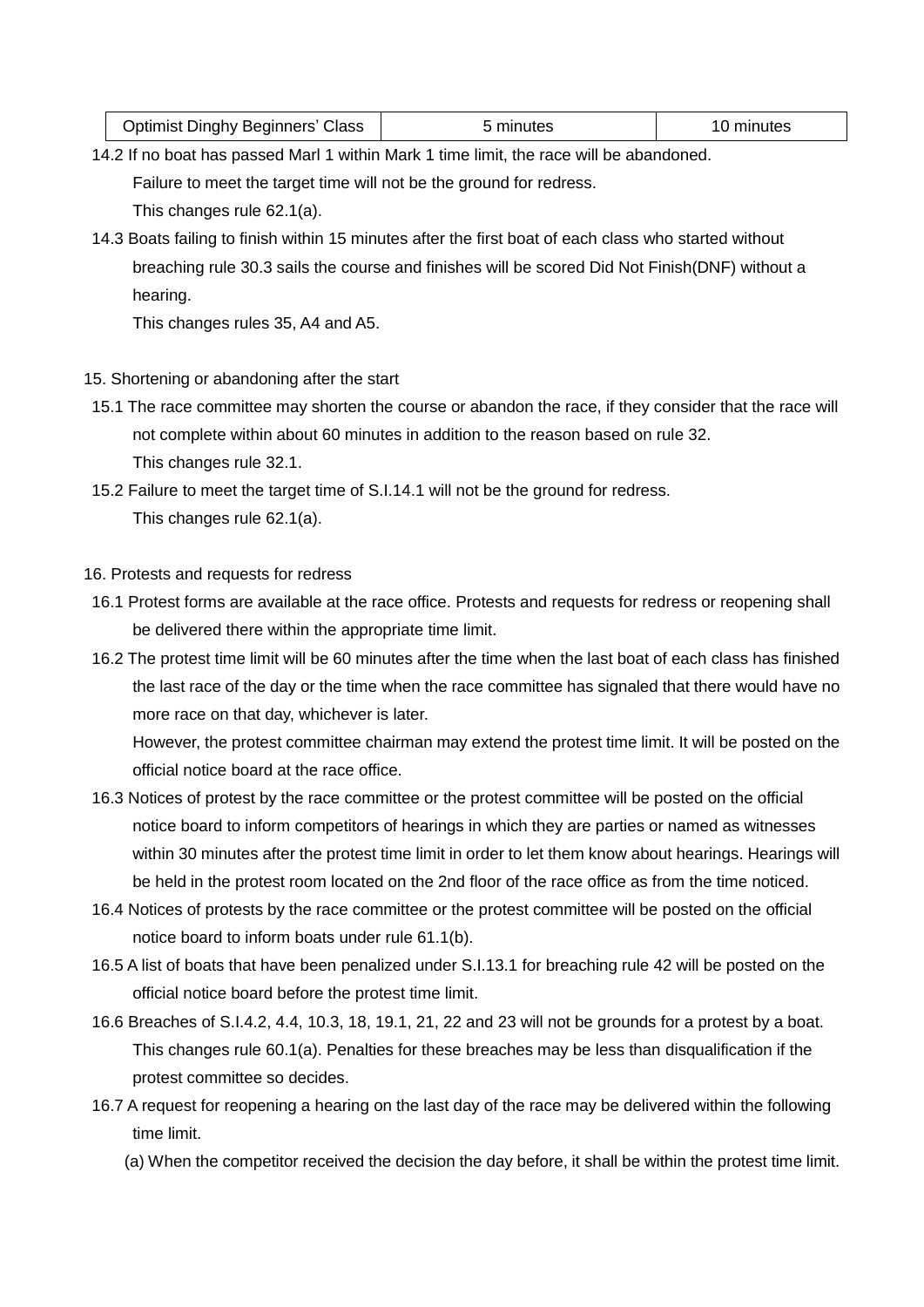- (b) When the competitor received the decision on the day, it shall be within 15 minutes after the decision received. This changes rule 66.
- 16.8 A request for redress based on the decision made by the protest committee shall be delivered within 15 minutes after the display of the decision on the official notice board on the last day of the race. This changes rule 62.2.
- 17. Scoring
- 17.1 At least 1 race is required to be completed to constitute this regatta for all classes other than Optimist Dinghy Beginners" Class (at least 1 race of preliminary match and 1 race of final match for all boats in case of Optimist Dinghy Beginners" Class). Even if no race is completed due to weather condition, any extended race will not be held.
- 17.2 A boa's score for all classes other than Optimist Dinghy Beginners' Class will be as follows.
	- (1) When less than 5 races are completed, a boat"s series score will be the total of her race scores.
	- (2) When more than 5 races are completed, A boat"s series score will be the total her race scores excluding her worst score.

This changes rule A2.

17.3 A boat who breaches S.I. 18.1~18.5 will be scored "final score plus 3" as "PTP" without a hearing. However such boat will not be scored worse than a boat scored as "DNF". This changes rule 63.1, A4 and A5.

When the races are made continuously, penalty for breach S.I.18.2 will be imposed on the first race after the breach and penalty for breaches S.I.18.3 and 18.5 will be imposed on the race before the breach.

- 17.4 The number of the boat participated in each class will be determined in accordance with the list registered at the registration desk of the race office by the time of 14:00 on May 4th ( Saturday).
- 17.5 Scoring for Team Race competition is made in accordance with the Notice of Race.
- 18. Safety regulations
- 18.1 A club team representative person shall sign for all club team members on the check-out/in form prepared at the race office.
- 18.2 A check-out signature shall be done from 8:00 on the day (from 11:00 on May 3rd) by 10 minutes after the display of D flag of each class.
- 18.3 A check-in signature shall be done no later than 60 minutes after the final race or the day completed or the race committee signals that no more race will be made, whichever is later. The race committee chairman may extend the check-in time limit.
- . 18.4 When the boats in the racing area A returned the harbor after the races in the morning are completed or the races in the morning are abandoned or postponed, check-in signature shall be done.

When the races of the racing area A in the afternoon will be held or the races that were abandoned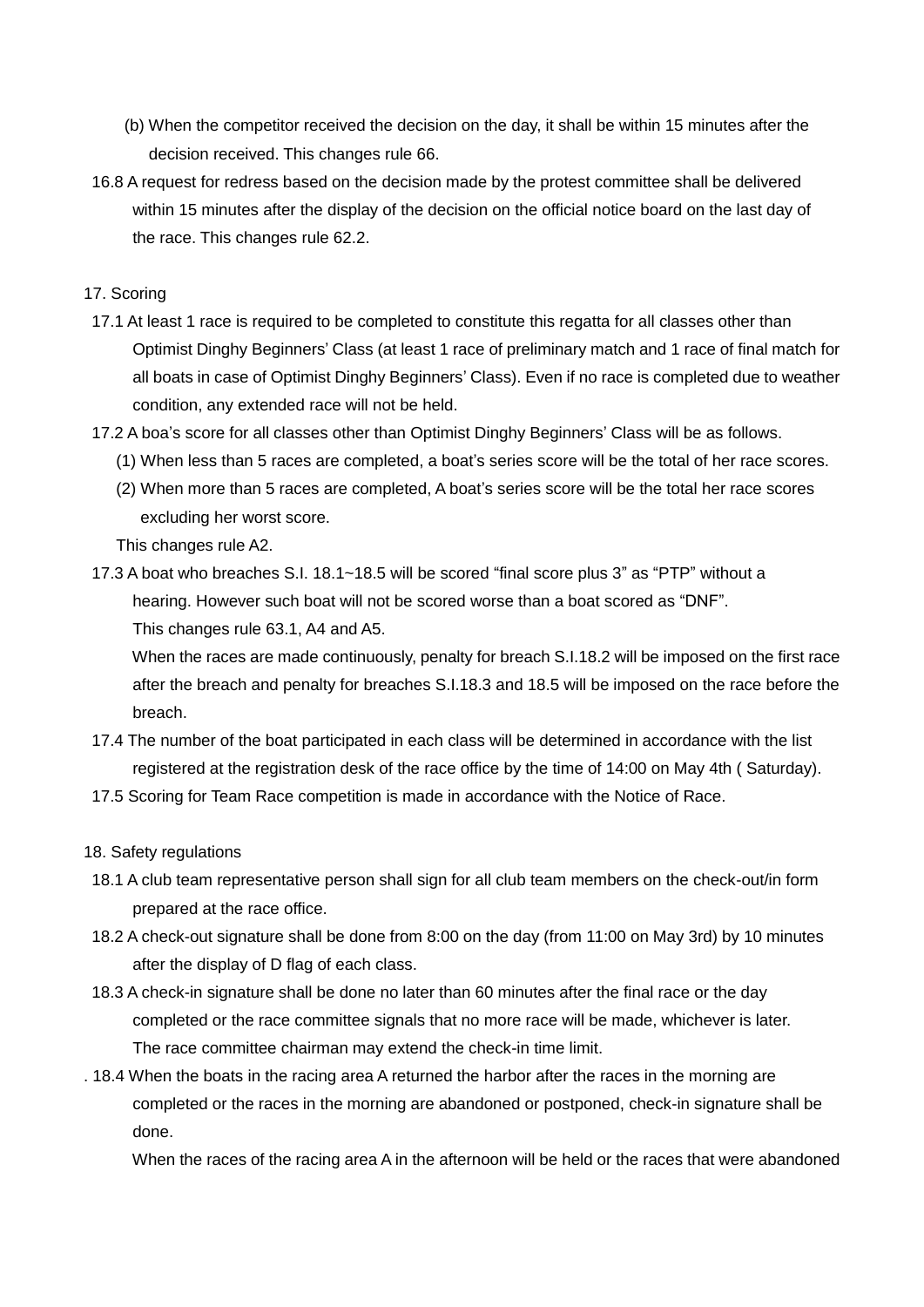or postponed will be held, check-out signature shall be done again before leaving the harbor in accordance with S.I.18.1 and 18.2.

- 18.5 A boat who would retire from a race shall notify her intension to a nearest race committee boat and the club team representative person of that boat shall describe the reason in a check-in form and deliver to the race committee.
- 18.6 Every Optimist Dinghy Beginners" Class boat is required to put "the recognizable color ribbon of each block" distributed by the race committee at the peak of the sprit.
- 18.7 The race committee may rescue a competitor if they cannot get any response to their inquiry for the intension of him/her whether he/she will continue the race or retire from the race, when they judge he/she is in danger and unable to decide anything himself because of fatigue after the recommend the retiring from the race.

This will not be ground for a protest by a boat. This changes rule 62.1(a).

- 19. Replacement of equipment
- 19.1 Substitution of damaged or lost equipment will not be allowed unless authorized by the race committee.
- 19.2 There will be the case to carry the measurement or inspection at any time during the regatta in order to confirm whether a boat or any equipment agrees with the class rules, the Notice of Race or S.I.

The race committee may instruct a boat to go to the designated area for the inspection in the racing area A.

# 20. Official boats

Official boats of the race committee will display the following flags.

| Name of the official boat      | Indication on the flag | Flag color  |
|--------------------------------|------------------------|-------------|
| The race committee signal boat | JJYU flag              | <b>Blue</b> |
| The race committee boat        | RC flag (green)        | White       |
| The protest committee boat     | JURY flag (white)      | Red         |
| The rescue boat                | RESCUE flag (red)      | White       |
| The doctor boat                | RED CROSS flag (red)   | White       |
| The transport boat             | TRANSPORTER flag(red)  | Green       |

# 21. Support boats

- 21.1 Any club wishes to bring in the support boat to the regatta shall apply with the designated application form for the entry, writing the necessary matters on the form.
- 21.2 The support boat shall be equipped with digital radio device of output 5w and shall hoist the pink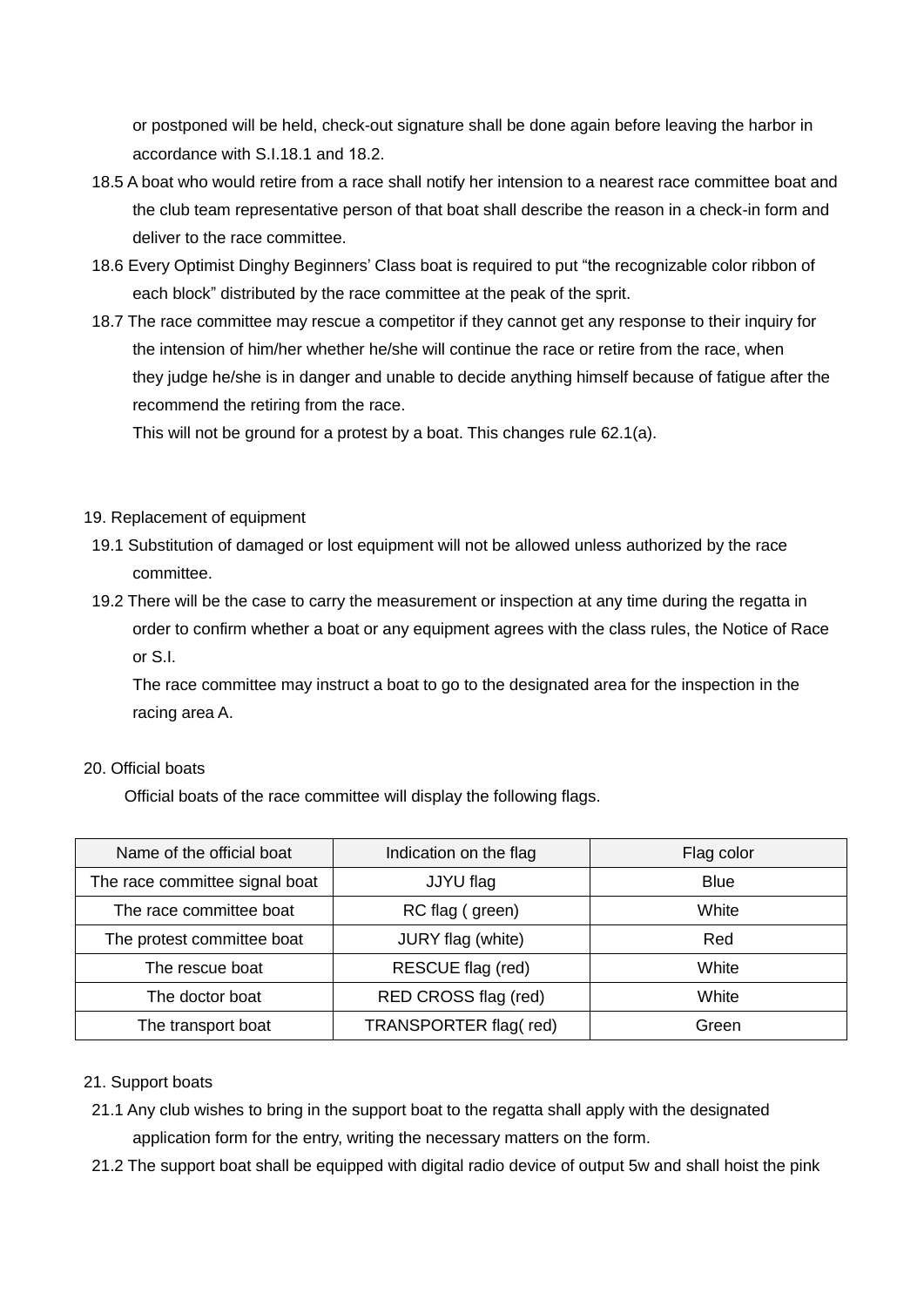flag which will be lent from the regatta secretariat at the time of the entry.

- 21.3 Number of crew on board the support boat shall not exceed half of the capacity of the boat.
- 21.4 Support boat shall be clear the racing area from the time of the warning signal for the class to start first until 2 minutes after when all boats of all classes finish or the race committee signals the postponement or abondon.
- 21.5 Sopport boat may supply any foods and drink for the competitors outsdie the racing area after the boats finish and before the next warning signal if the race will be made continuously. However support boat shall not receive and hand over other materials or help the competitors by towing etc except the race committee request.
- 21.6 The race committee may request the support boat to help the rescue operation. When the race committee request to help the rescue operation, the numeral pennant 8 will be displayed on the race committee signal boat with the consecutive single sound and in this case S.I. 21.4 and 21.5 will not apply.

#### 22. Trash disposal

Boats shall not put trash in the water.

Trash may be placed aboard support boat and official boats.

#### 23. Radio communication

Except in an emergency, a boat shall neither make radio transmissions while racing nor receiving radio communications not available to all boats. This restriction also applies to mobile telephones and GPS.

#### 24. Disclaimer of Liability

Competitors participate in the regatta entirely at their own risk (See rule 4, Decision to Race), Organizing Authorities and/or any person involved in this organization of the regatta will accept no liability whatsoever for any material damage and/or personal injury and/or death sustained in conjunction with, prior to, during or after the regatta.

Diagram-1 Racing area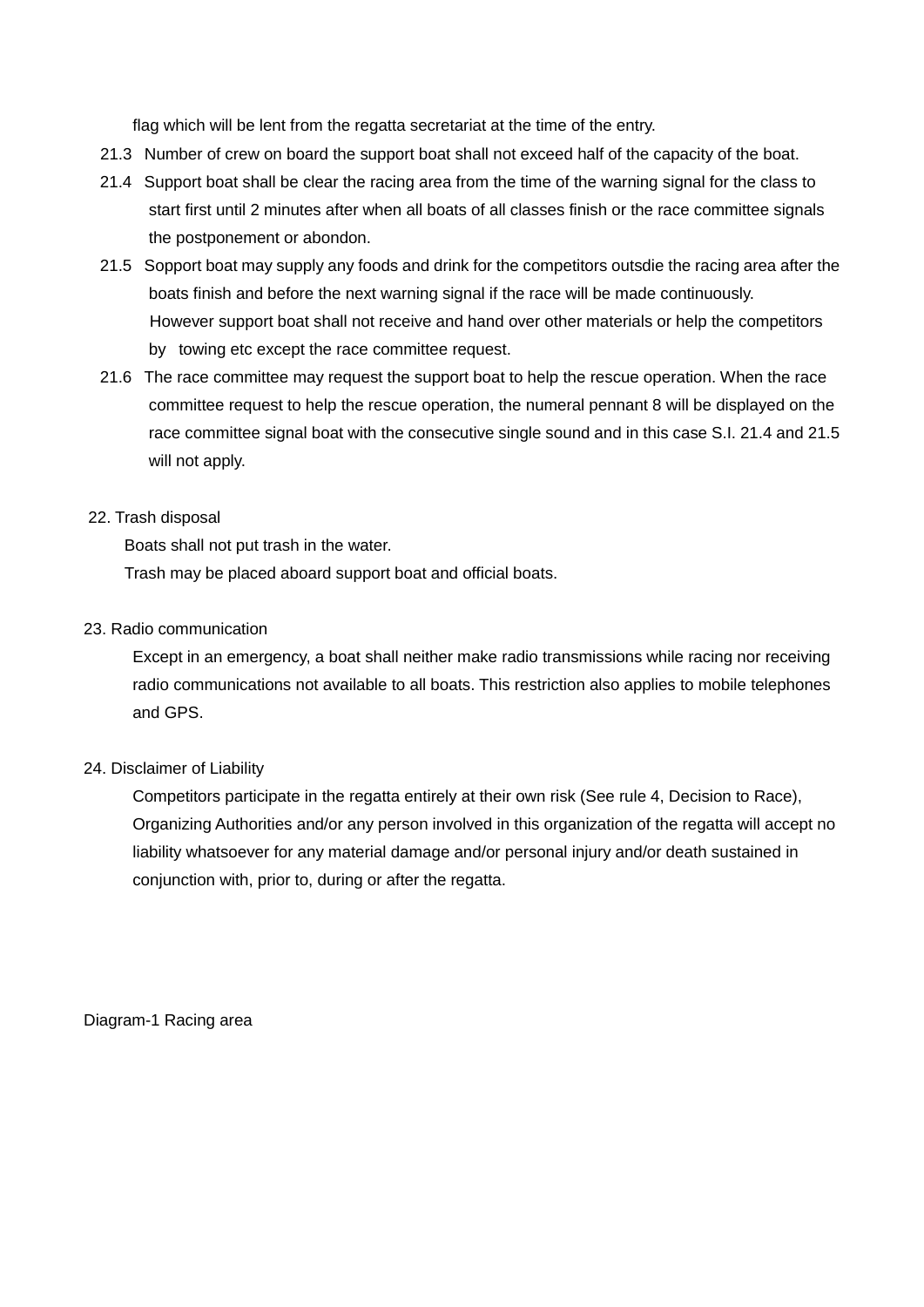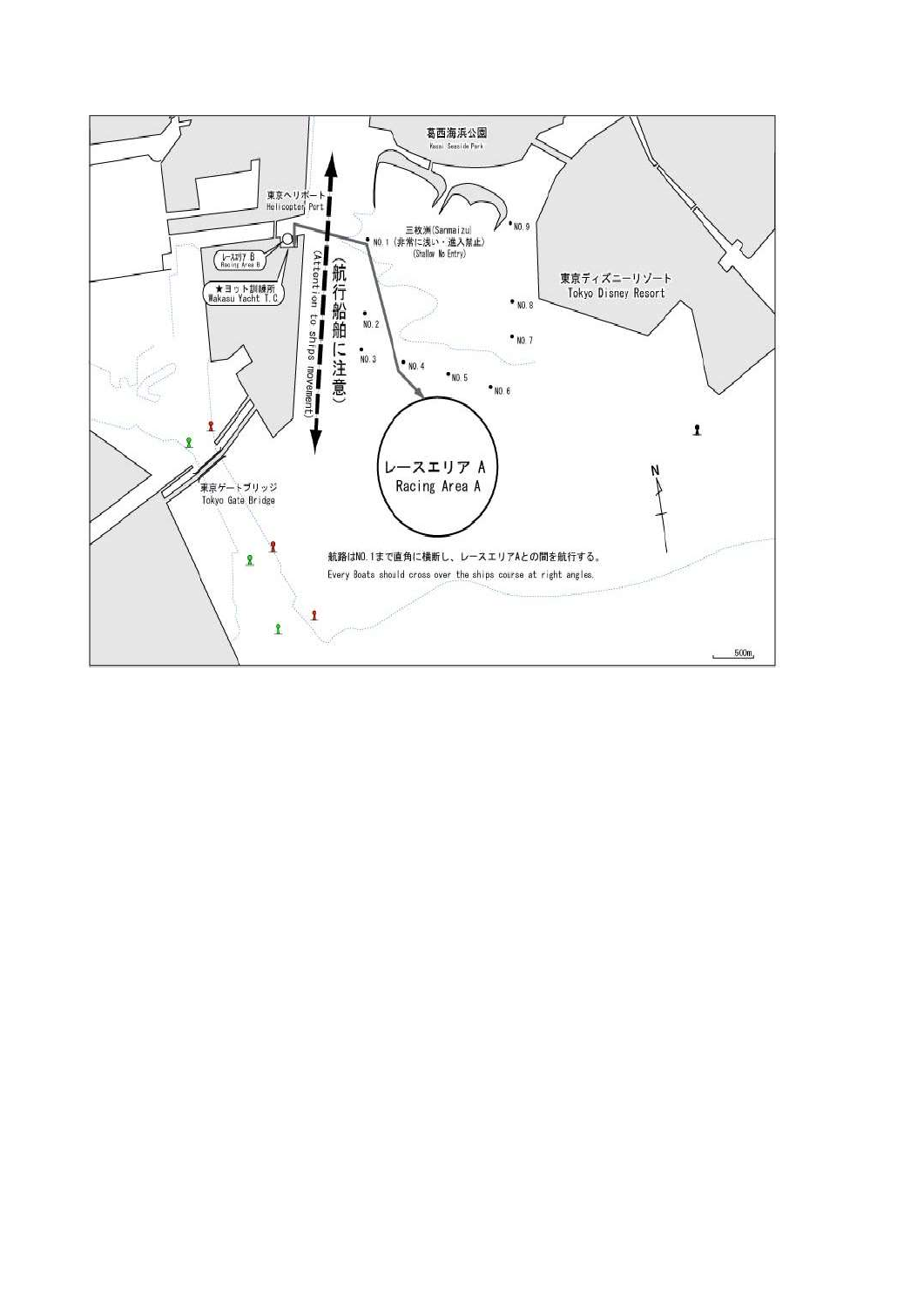**図-2-1 Diagram-2-1** 

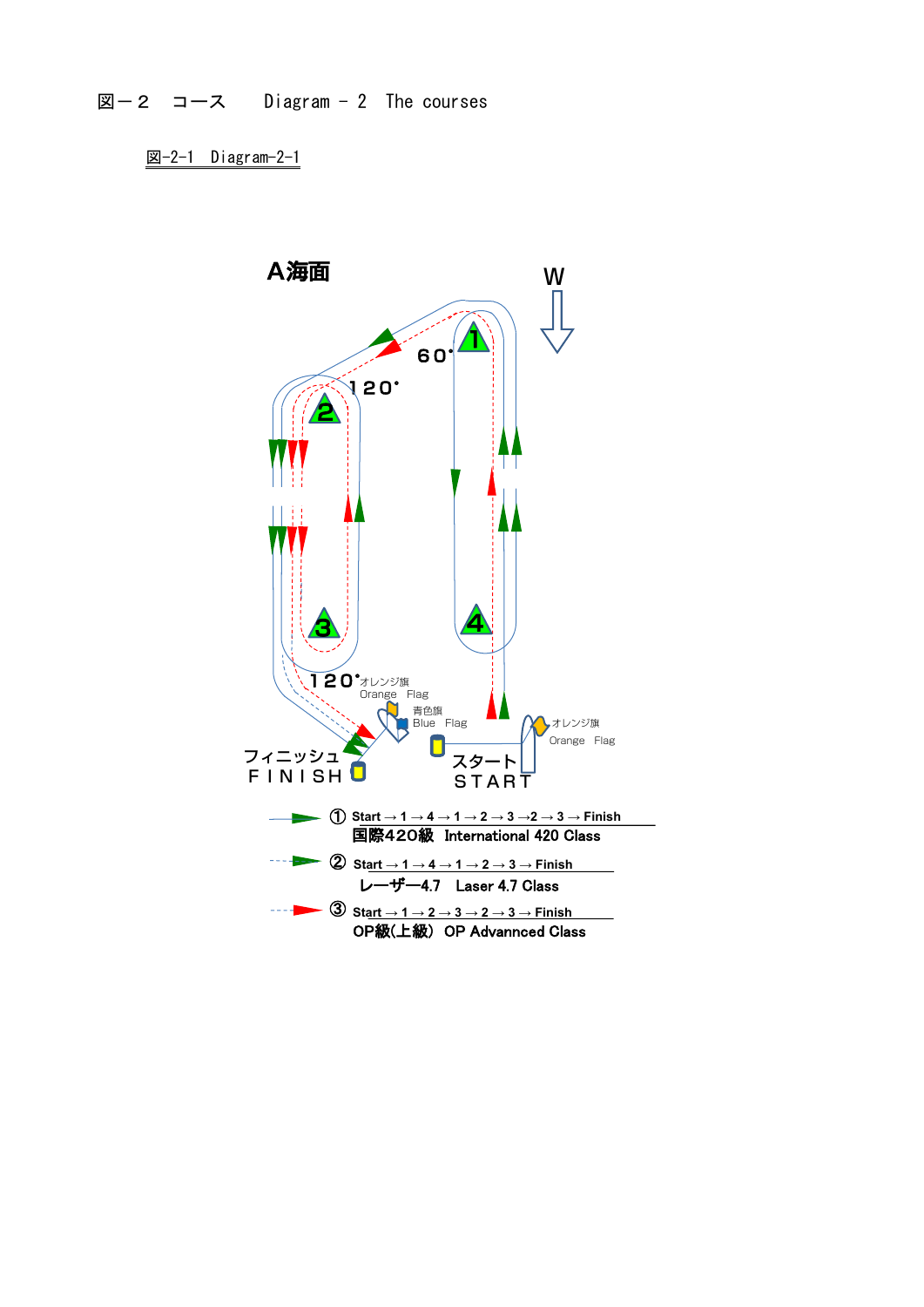

Start  $\rightarrow$  1  $\rightarrow$  3  $\rightarrow$  1  $\rightarrow$  Finish